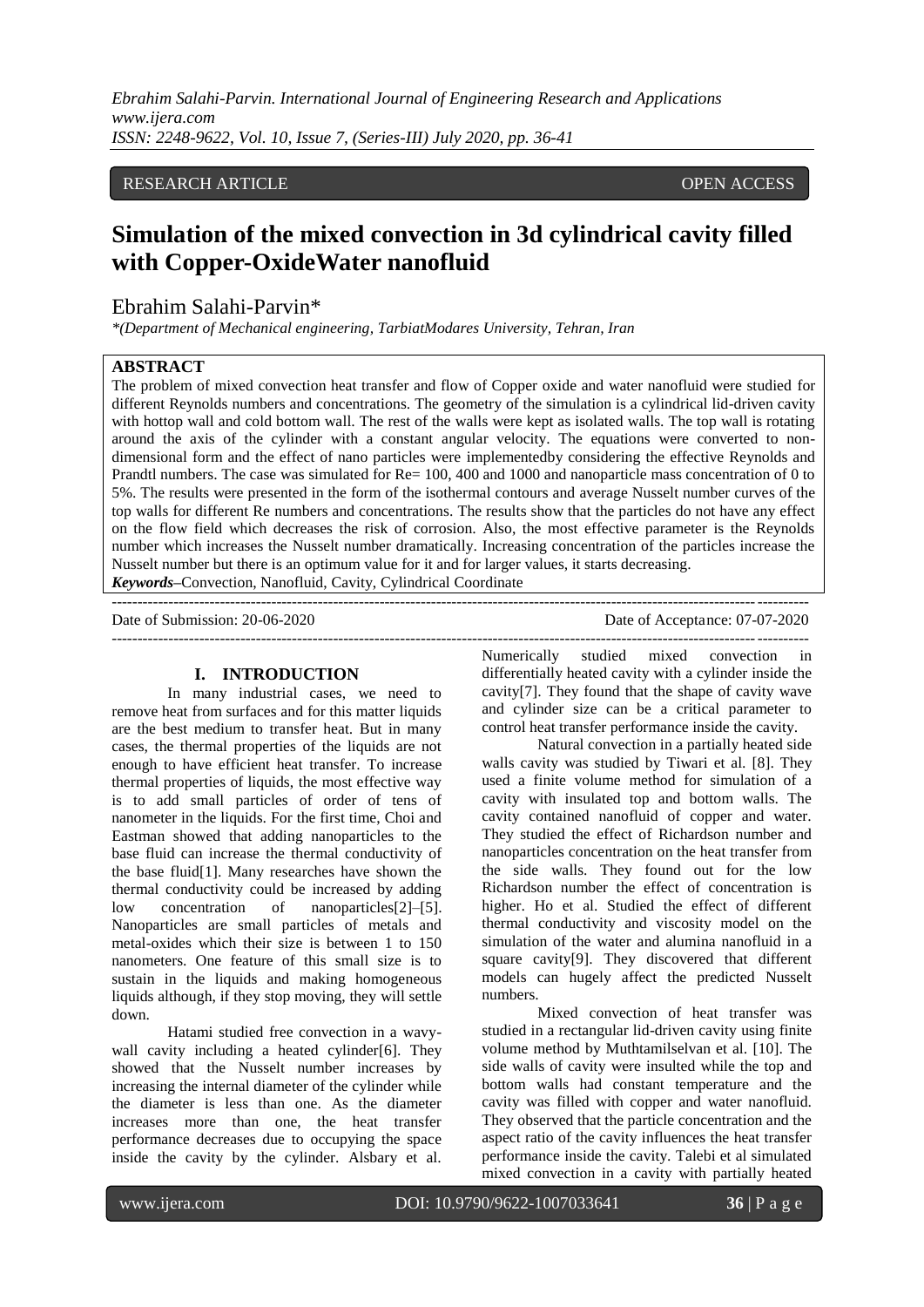side walls while the top and bottom walls keep insulated[11]. They used a finite volume code for simulation, and they used copper nanoparticles and water as nanofluid. They found that for all Reynolds and Richardson numbers adding nanoparticles can enhance heat transfer of inside the cavities. Niazmand et. Al studied the effect of adding Alumina nanoparticles in the lid driven cylindrical cavity[12]. They used a finite volume method to simulate the mixed convection inside the cavity. They found that the height ratio of the cylindrical cavity increases the heat transfer inside the cavity up to 46%.

Nada et al investigated mixed convection in an inclined square cavity filled water and Al2O3[13]. They used finite volume method to solve stream function vorticity equation rather than Navier Stokes. They found that adding nanoparticles can hugely increase the performance of heat transfer and they observed this increase for all Reynolds and Richardson numbers. Influence of variable properties of two nano fluids (water- CuO and Water- Al2O3) in a rectangular enclosure were studied by Abu-nada et al [14]. They observed at high Richardson viscosity has higher influence on Nusselt number compare to thermal conductivity.

Mansour et al. studied the effect of Reynolds number, different location of the heater and concentration of different nanoparticles[15]. Their findings showed that the larger heater increases the Nusselt number similar to increasing the concentration of nanoparticles. Shahi et al. numerically investigated mixed convection in a partially heated cavity[16]. The cavity had an inlet and outlet and filled with nanofluid. They studied the effect of Richardson number and different concentration of the nanoparticles and they found at low Richardson number, adding nanoparticles has more influence on the heat transfer rather than Richardson number increasing. Also, many current researches havefocused on the effect of the magnetic field on the nanoparticles during manufacturing processes[17]–[19].

In the current work, heat transfer inside a cylindrical cavity filled is investigated. The volume concentration of the nanoparticles varies from 0 to 5 percent and the Reynolds varies from 10 to 400 while the Richardson number is between  $10^3$  to  $10^5$ . Most of the previous cases just focused on the square (2D) or cubical (3D) cavities but in industries many cases have cylindrical cases and therefore, for this work a one-fourth 3D cylindrical cavity has simulated with finite volume CFD method. Eventually the results are shown in the form of isotherms, streamlines and average Nusselt numbers.

## **II. MODELING**

[Figure 1](#page-1-0) shows the computational domain of this study. The domain includes a cylindrical cavity with inner diameter of the 0.5 and the outer diameter of the 1. The height of the cylinder is 1 for all cases while the slice angle is 90 degree. The boundary condition for this study is as mentioned below:

1- Top wall:

$$
u_r = 0, u_{\phi} = r\omega, u_z = 0, \theta = 1
$$
  
2- Bottom wall:

$$
u_r = 0, u_{\phi} = 0, u_z = 0, \theta = 0
$$

3- Other walls:

$$
u_r = 0, u_{\phi} = 0, u_z = 0, \frac{\partial \theta}{\partial n} = 0
$$



#### <span id="page-1-0"></span>**Figure 1:** Structured grid used as computational The **headings** and **subheadings**, starting with domain $\frac{1}{\sqrt{2}}$

the Navier-Stokes and the energy equations were solved with a coupled method. To make it easier to control the parametric study, the equations were non-dimensionlized based on the reference parameters. Equations 1-4 show the nondimensional form of the NS and energy equations. For solving these equations, a Fortran code was developed based on the SIMPLE methods. This method is a coupling method for pressure and continuity equation[20].

$$
\frac{\partial U}{\partial X} + \frac{\partial V}{\partial Y} = 0\tag{1}
$$

$$
\frac{\partial U}{\partial \tau} + U \frac{\partial U}{\partial X} + V \frac{\partial U}{\partial Y} = -\frac{\partial P}{\partial X} + \frac{1}{Re} \left[ \frac{v_{nf}}{v_f} \right] \left( \frac{\partial^2 U}{\partial X^2} + \frac{\partial^2 U}{\partial Y^2} \right)
$$
  
+ *Ri cos θ* (2)

$$
\frac{\partial V}{\partial \tau} + U \frac{\partial V}{\partial X} + V \frac{\partial V}{\partial Y} = -\frac{\partial P}{\partial Y} + \frac{1}{Re} \left[ \frac{v_{nf}}{v_f} \right] \left( \frac{\partial^2 V}{\partial X^2} + \frac{\partial^2 V}{\partial Y^2} \right)
$$
(3)

$$
\frac{\partial \theta}{\partial \tau} + U \frac{\partial \theta}{\partial X} + V \frac{\partial \theta}{\partial Y} = \frac{1}{RePr} \left[ \frac{\alpha_{nf}}{\alpha_f} \right] \left( \frac{\partial^2 \theta}{\partial X^2} + \frac{\partial^2 \theta}{\partial Y^2} \right)
$$
(4)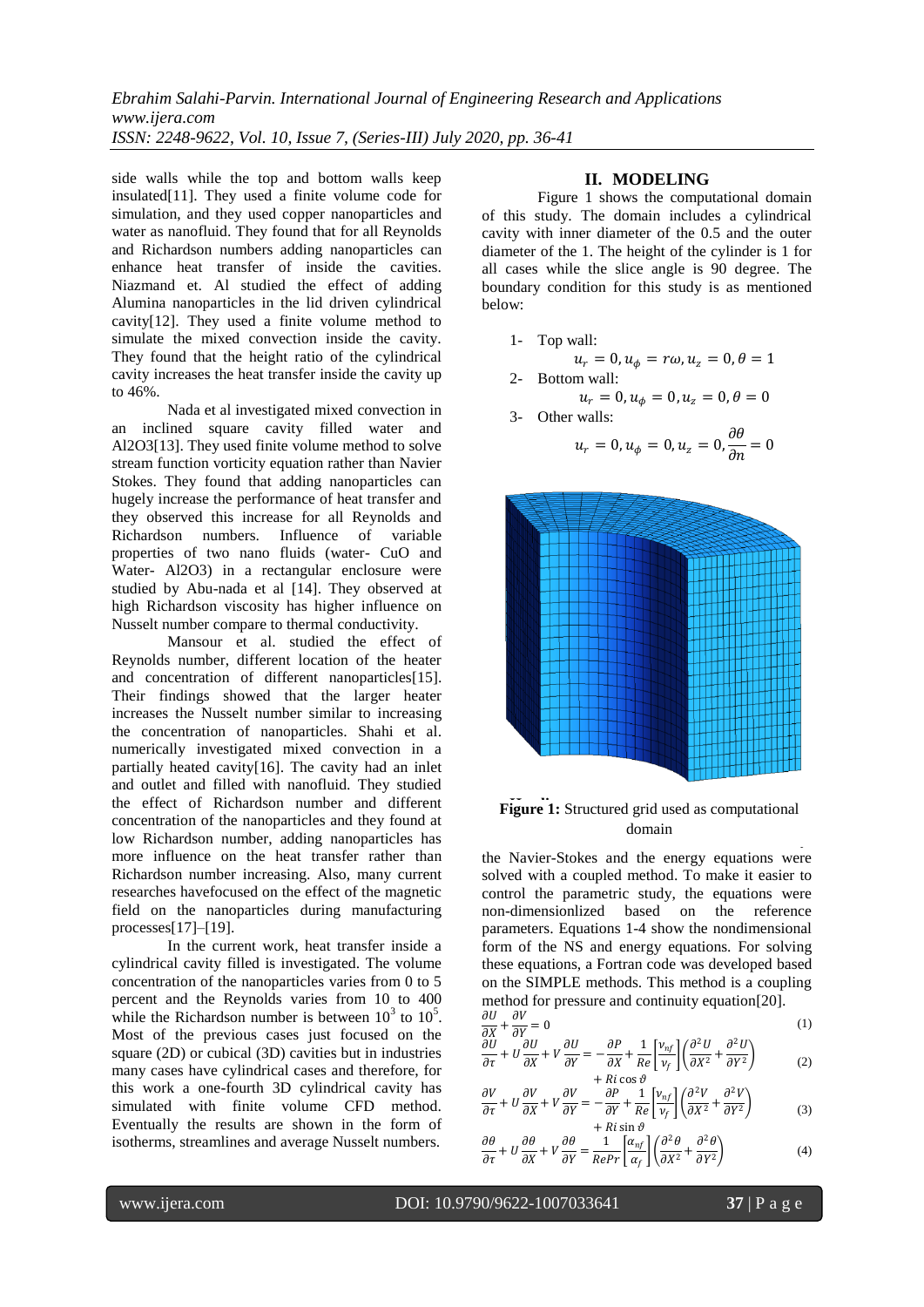Where  $\tau = \frac{t}{\sqrt{2}}$  $\frac{t}{L/U}$  ,  $X = \frac{x}{L}$  $\frac{x}{L}$ ,  $Y = \frac{y}{L}$  $\frac{y}{L}$ ,  $U=\frac{u}{u_{re}}$  $\frac{u}{u_{ref}}$ ,  $V =$  $\boldsymbol{v}$  $\frac{v}{u_{ref}}$ ,  $P = \frac{p}{\rho U}$  $\frac{p}{\rho\,U^{\,2}}$  ,  $\theta=\frac{T-T_{c}}{T_{H}-T_{c}}$  $\frac{T-T_c}{T_H-T_c}$  ,  $Re = \frac{u_{ref} R_{ave}}{v_f}$  $\frac{f}{v_f}^{Rave}$ ,  $Pr = \frac{v_f}{\alpha_f}$  $\alpha_f$ and the key parameters are defined as  $Gr =$  $g\beta$  (T<sub>H</sub> –T<sub>c</sub>)H<sup>3</sup>  $\frac{H^{-1}c_2H^{-1}}{v_f^2}$ ,  $Gr = Ra.Pr^{-1}$ ,  $Ri = Gr.Re^{-2}$ .

To increase the performance of cooling usually nanoparticles are added to the base liquid. These particles normally are metals and metal oxides due to higher thermal conductivity compare to the base liquid. There are many theoretical equations which let us to calculate the properties without doing experimental measurement which is really expensive. For properties like density, heat capacity and thermal expansion coefficient, a simple averaging is enough, and those models can predict the properties perfectly. Equation 5-7 shows the equation which was used in this study for density, specific heat, and thermal expansion coefficient.

$$
\rho_{nf} = (1 - \phi)\rho_f + \phi\rho_s \tag{5}
$$

$$
(\rho C_p)_{nf} = (1 - \phi)(\rho C_p)_{f} + \phi(\rho C_p)_{s}
$$
\n(6)

$$
(\rho \beta)_{nf} = (1 - \phi)(\rho \beta)_f + \phi(\rho \beta)_s \tag{7}
$$

The behavior of the viscosity and thermal conductivity which are the diffusion coefficients cannot be calculated through weight averaging based on the nanoparticles concentration. Therefore, the correlation of Maxwell was used for calculation of viscosity and thermal conductivity of mixtures.

$$
\mu_{nf} = \frac{\mu_f}{(1 - \phi)^{2.5}}
$$
 (5)

$$
\frac{k_{nf}}{k_f} = \frac{k_s + 2k_f - 2\phi(k_f - k_s)}{k_s + 2k_f + \phi(k_f - k_s)}
$$
(6)

For assuring that the discretization has no effect on the results, the grid independence tests were done for 3 different grid size. The boundary condition kept the same and the physical condition is kept at Re=100 and the Ri number is 0. The Nusselt number is calculated on the top surface and the mean value was calculated based on the area averaging. [Table 1](#page-2-0) shows the comparison for the Nusselt number of three different grids.

<span id="page-2-0"></span>**Table 1: grid independence test for Re=100 and three different grid sizes.**

| Number of grids | <b>Average Nusselt</b> |
|-----------------|------------------------|
| 35k             | 1.798                  |
| 50k             | 1.835                  |
| 'Ok             | 1.838                  |

Also, for validating of the case, the current geometry was simulated for the same conditions with Ref[12]. The condition for this simulation was Richardson number equal to 0.001 and the Reynolds number varies from 100 to 1000. These conditions guarantee that the flow regime stays in Laminar condition[s.Table 2](#page-2-1) shows the comparison of validation simulation with values from reference [12]. The comparison shows the error between the present simulation and the reference values are less than one percent which shows the correctness of the code developed for this purpose.

<span id="page-2-1"></span>

| Table 2                                           |      |           |         |  |  |
|---------------------------------------------------|------|-----------|---------|--|--|
| Comparison of averaged Nusselt number at top wall |      |           |         |  |  |
|                                                   | Ri   | 0.001     |         |  |  |
|                                                   |      | Ref. [12] | present |  |  |
|                                                   | 100  | 1.837     | 1.84    |  |  |
| Re                                                | 400  | 3.94      | 3.96    |  |  |
|                                                   | 1000 | 7.15      | 7.17    |  |  |

In the current research, the thermal properties of Water and Copper oxide were substituted in the theoretical formula to calculate the effective properties for the nanofluid. [Table 3](#page-2-2) shows the thermal properties which were used in this study.

<span id="page-2-2"></span>

| Table 3<br>Thermal properties of Water and Copper Oxide |                      |         |  |  |
|---------------------------------------------------------|----------------------|---------|--|--|
|                                                         | Water <sup>[2]</sup> | CuO[21] |  |  |
| Density $(kg/m3)$                                       | 998                  | 6500    |  |  |
| Specific heat $(kJ/kg)$                                 | 4.187                | 0.536   |  |  |
| Viscosity(cP)                                           | 0.93                 |         |  |  |
| Thermal<br>conductivity(W/mK)                           | 0.6                  | 33      |  |  |

#### **III. RESULTS AND DISCUSSION**

In this section, the results of the numerical study are presented for a lid-driven cylindrical cavity filled with nanofluid CuO-Water for combined free and forced convection heat transfer. The results are presented in the form of streamlines, isothermal contours, and effective heat transfer coefficient (Nusselt number).

[Figure 2](#page-3-0) to [Figure 4](#page-3-1) show the streamlines in the cavity. Streamlines are vector field lines flow in a geometry. They show the direction which fluid elements travel and they are tangent to the velocity vectors. The streamlines have a circulation in the domain because the domain is closed. For the Re=100, the center of this circulation zone is at middle top of the domain. By increasing the Re to 1000, the center of this zone tends to the left due to the momentum of the flow. Also, the streamlines density of lines increases which shows that the velocity in the region between the corner and the center of the streamlines increases.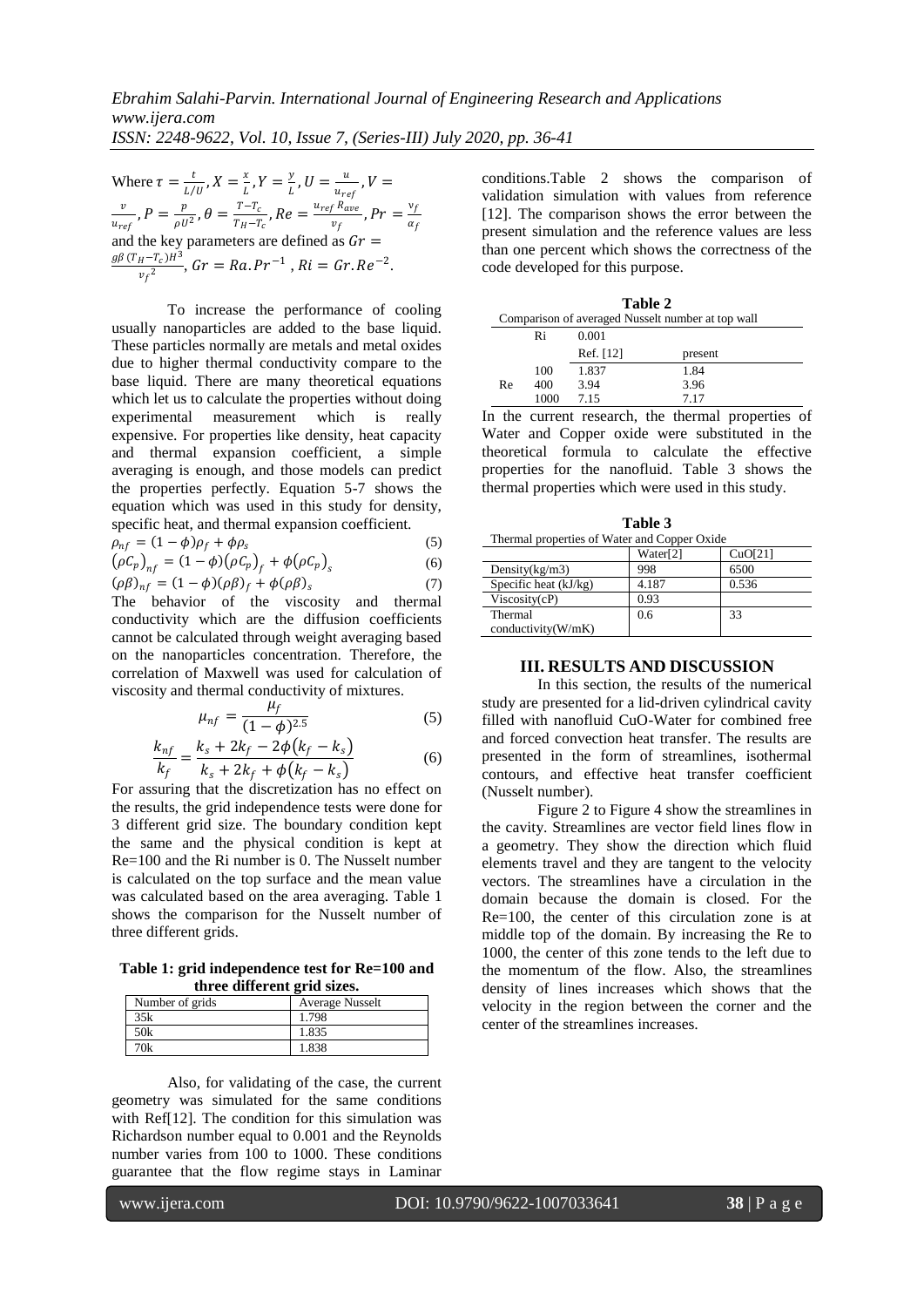*Ebrahim Salahi-Parvin. International Journal of Engineering Research and Applications www.ijera.com ISSN: 2248-9622, Vol. 10, Issue 7, (Series-III) July 2020, pp. 36-41*



**Figure 2:** Streamlines of flow inside the cavity Re=100.

<span id="page-3-0"></span>

Figure 3: Streamlines of flow inside the cavity Re=400.



<span id="page-3-1"></span>**Figure 4:** Streamlines of flow inside the cavity Re=1000.



<span id="page-3-2"></span>**Figure 5:** isothermal lines of flow inside the cavity Re=100.



Figure 6: isothermal lines of flow inside the cavity Re=400.



<span id="page-3-3"></span>Figure 7: isothermal lines of flow inside the cavity Re=1000.s

[Figure 5](#page-3-2) to [Figure 7](#page-3-3) show the isothermal contours of the flow inside the domain. These contours show the distribution of the temperature field inside the cavity. For the Re=100, the isothermal contours are parallel which shows the conduction in the fluid is the dominant phenomena but for the Re=400 the contours bend due to velocity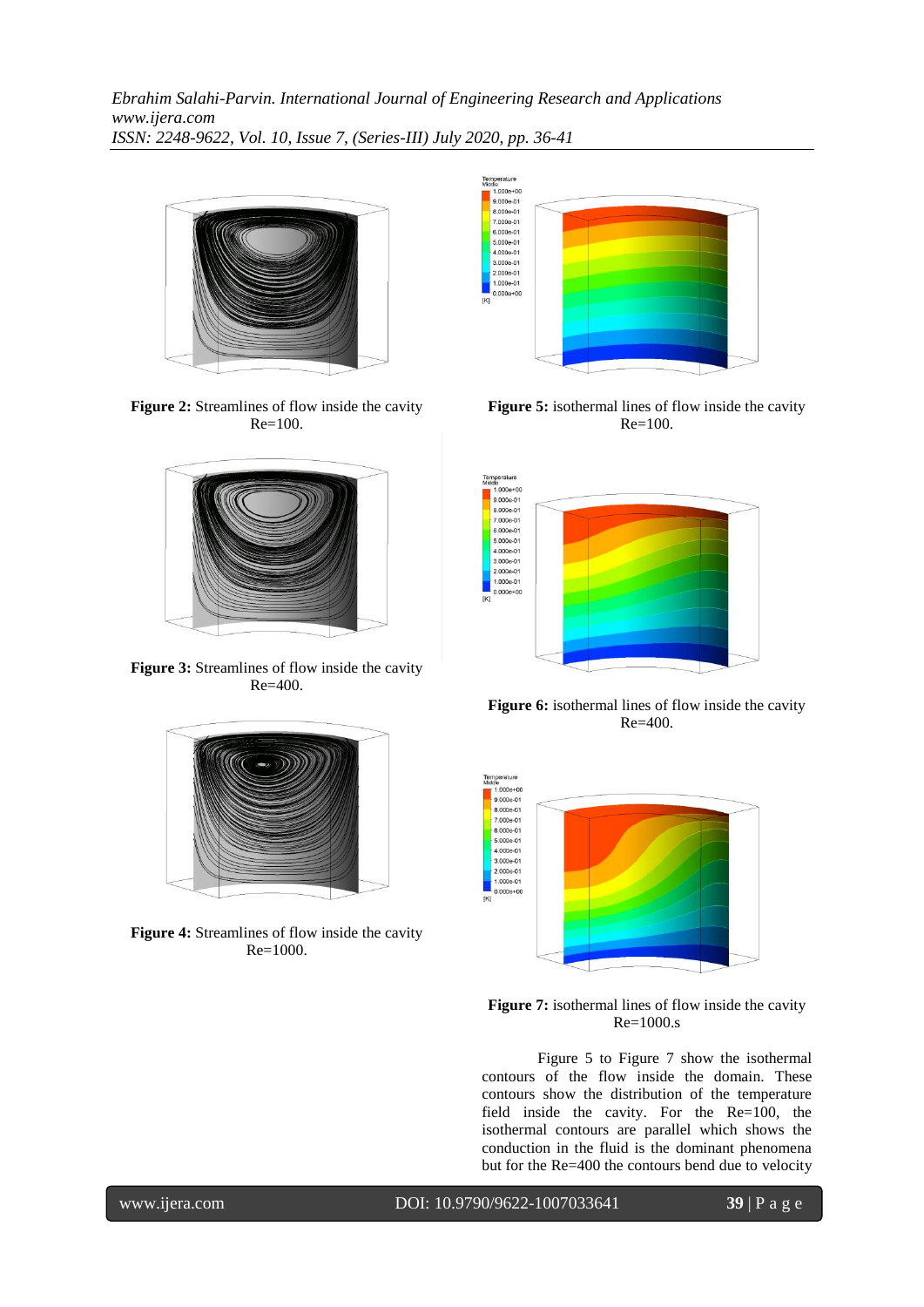*Ebrahim Salahi-Parvin. International Journal of Engineering Research and Applications www.ijera.com ISSN: 2248-9622, Vol. 10, Issue 7, (Series-III) July 2020, pp. 36-41*

field. As the Re increases to 1000, the forced convection affects the heat transfer inside the domain more.Niazmand et. Al had found that the effect of the nanoparticles on the velocity field[12]is negligible in the case Alumina-Water nanofluid and for the current study,streamlines and isothermal lines of the flow field for different was compared and it was found that CuO nanoparticles have no effect on the velocity field but they just enhance the heat transfer from the walls.



<span id="page-4-0"></span>Figure 8: Effect of nanoparticle mass concentration, Re and Ri on the Nusselt number of the top wall

[Figure 8](#page-4-0) shows the effect of nanoparticle mass concentration, Reynolds, and Richardson number on the Nusselt number of the top wall. The results show that adding nanoparticles increase the Nusselt number but there is an optimum value for the concentration. This happens due to decrease of effective heat capacity. Heat capacity of solids are less than heat capacity of the liquids therefore, adding infinite number of particles do not work always. Also, Reynolds number increase the heat transfer due to increase in bulk transfer of the heat which happens due to turbulence. The Richardson number which shows the effect of gravity on the flow and thermal field does not have large effect on the Nusselt number.

#### **IV. CONCLUSION**

In the present study, the effect of adding nanoparticles to water was studied numerically using Finite volume method. The geometry includes a cylindrical lid-driven cavity which the top wall and bottom wall have constant temperature and the rest are isolated walls. The equations were solved in the form of non-dimensionlized form and the effective properties of the nanofluid were calculated based on the theoretical formula. The results depicted that adding nanoparticles to the water enhances heat

transfer in the cavity but there is an optimum value for the concentration. Also, the Reynolds and Richardson number increase the heat transfer in the cavity, but the effect Reynolds number is much higher compare to the Richardson number.

#### **ACKNOWLEDGEMENTS**

This work did not receive any financial support from any source.

#### **REFERENCES**

- [1]. S. U. S. Choi and J. A. Eastman, "Enhancing conductivity of fluids nanoparticles."
- [2]. A. Mahmoudi, I. Mejri, M. A. Abbassi, and A. Omri, "Analysis of MHD natural convection in a nano fl uid- fi lled open cavity with non uniform boundary condition in the presence of uniform heat generation / absorption," *Powder Technol.*, vol. 269, pp. 275–289, 2014.
- [3]. C. Nanofluid, M. N. Hasan, K. Samiuzzaman, S. H. Haque, S. Saha, and Q. Islam, "Mixed Convection Heat Transfer inside a Square Cavity Filled with," *Procedia Eng.*, vol. 105, no. Icte 2014, pp. 438–445, 2015.
- [4]. V. M. Job and S. R. Gunakala, "Mixed convection nanofluid flows through a grooved channel with internal heat generating solid cylinders in the presence of an applied magnetic field," *Int. J. Heat Mass Transf.*, vol. 107, pp. 133–145, 2017.
- [5]. M. Mahmoodi, "Mixed convection inside nanofluid filled rectangular enclosures with moving bottom wall," *Therm. Sci.*, vol. 15, no. 3, pp. 889–903, 2011.
- [6]. M. Hatami, "Nanoparticles migration around the heated cylinder during the RSM optimization of a wavy-wall enclosure," *Adv. Powder Technol.*, vol. 28, no. 3, pp. 890–899, 2017.
- [7]. A. I. Alsabery, M. A. Sheremet, A. J. Chamkha, and I. Hashim, "Impact of nonhomogeneous nanofluid model on transient mixed convection in a double liddriven wavy cavity involving solid circular cylinder," *Int. J. Mech. Sci.*, vol. 150, pp. 637–655, 2019.
- [8]. R. K. Tiwari and M. K. Das, "Heat transfer augmentation in a two-sided lid-driven differentially heated square cavity utilizing nanofluids," *Int. J. Heat Mass Transf.*, vol. 50, no. 9–10, pp. 2002–2018, 2007.
- [9]. A. Laesecke, R. A. Perkins, and J. B. Howley, "An improved correlation for the thermal conductivity of HCFC123 (2,2-dichloro-